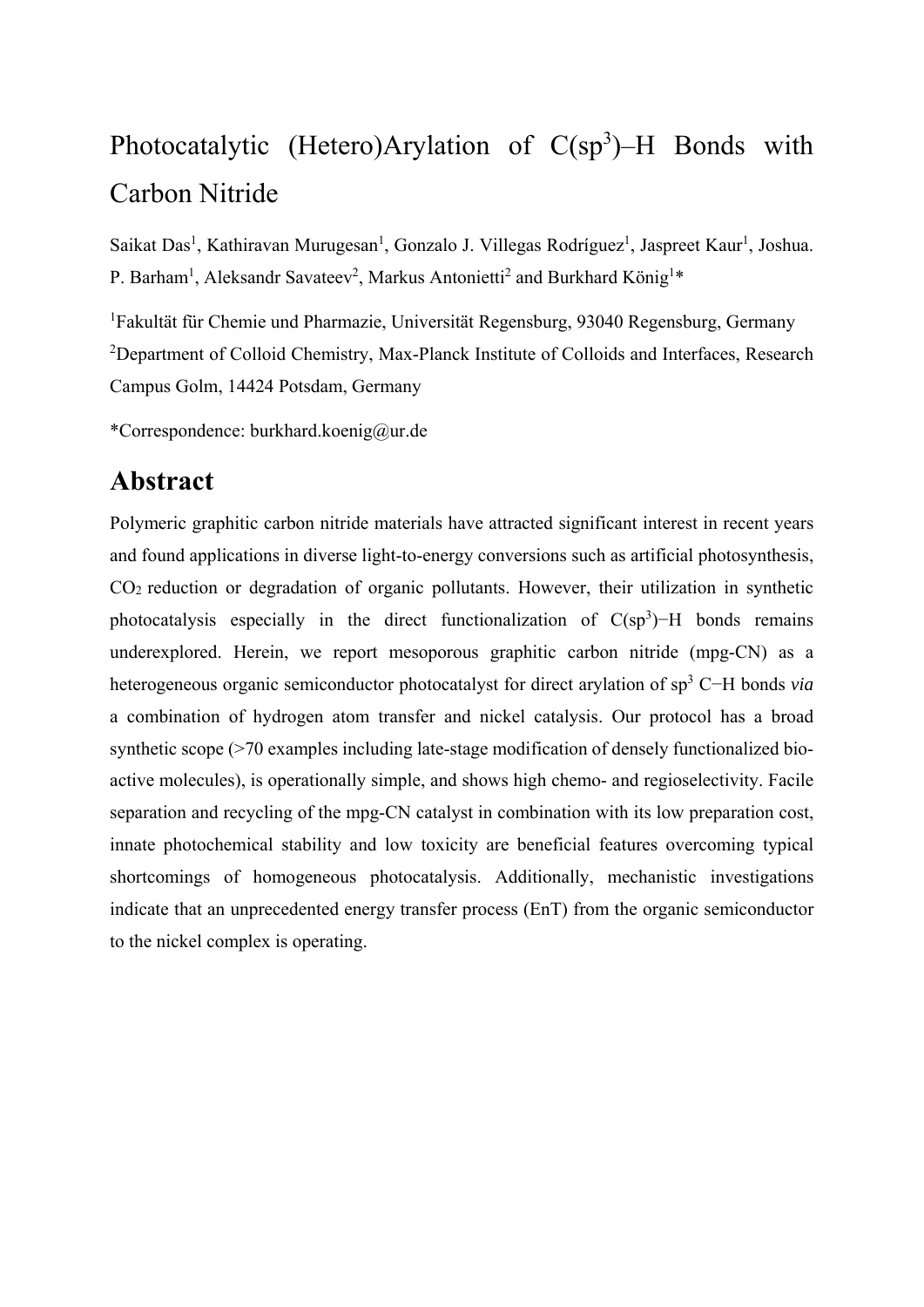Over the last decade, the use of visible light has had a resurgence as an ideal reagent for catalytic synthetic transformations<sup>1</sup>. It is non-toxic, abundant, generates no waste, and acts as 'traceless reagent' even when used in excess. Importantly, it can be selectively transferred to substrates by photocatalysts via electron, hole or energy transfer processes. Where visible light is a fundamental energy source powering biological photosynthesis in nature, chemists harness visible light to increase the efficiency of synthesis and realize new reaction pathways<sup>2,3</sup>. A recent application of visible light photocatalysis is the direct functionalization of  $C(sp^3)$ -H bonds. Since such bonds are the most abundant moiety in organic molecules, their direct activation allows for efficient chemical diversification avoiding pre-functionalization steps<sup>4,5</sup>. Specially designed homogeneous catalysts such as transition metal based polypyridine complexes<sup>6</sup> or organic dyes<sup>7</sup> and in some cases inorganic semiconductors<sup>8</sup> have been used for C−H bond functionalization. However, in practice, most solution-phase catalysts show limited durability; they are prone to deactivation in the presence of reactive radical intermediates<sup>7,9-11</sup> or suffer from drastic changes to their photophysical properties upon changes in the pH of the reaction medium<sup>12</sup>. The selection of a photocatalyst for a given transformation therefore remains a challenge. In addition to catalyst instability, the non-recyclability limits the practical use of many well-known homogeneous catalysts for direct functionalization of C−H bonds, particularly on a larger scale. Herein, we report the use of a heterogeneous organic semiconductor, mesoporous graphitic carbon nitride (mpg-CN), as a robust photocatalyst for direct arylations of  $C(sp^3)$ –H bonds.

Graphitic carbon nitride, the most stable allotrope of carbon nitride, is a purely organic semiconductor material composed of the earth-abundant light elements carbon and nitrogen<sup>13,14</sup>. One of its morphology-wise modified analogues, called mesoporous graphitic carbon nitride (mpg-CN), is especially attractive as a heterogeneous catalyst due to its larger surface area, more active sites and enhanced light harvesting capacity. Even though its first synthesis dates back to 1834<sup>15</sup>, mpg-CN and its congeners have only recently been recognized as photocatalysts for synthetic applications<sup>16</sup>. This polymeric material possesses suitable valence band maxima (VBM) and conduction band minima (CBM), spanning a band gap of approximately 2.7 eV upon visible light photoexcitation. Such a powerful redox window is not only equal or even wider than many commonly used photocatalysts (**Fig. 1b**), but it is also well-balanced for controlled oxidation and reduction of substrates. Although mpg-CN is yet to be commercialized, the cost of its synthesis falls within the range of a few euros/kg due to its inexpensive synthetic precursors (*e.g*., urea and melamine) and easy synthetic procedures (see the Supplementary Methods)<sup>17</sup>. Owing to its outstanding thermal, chemical and photostability,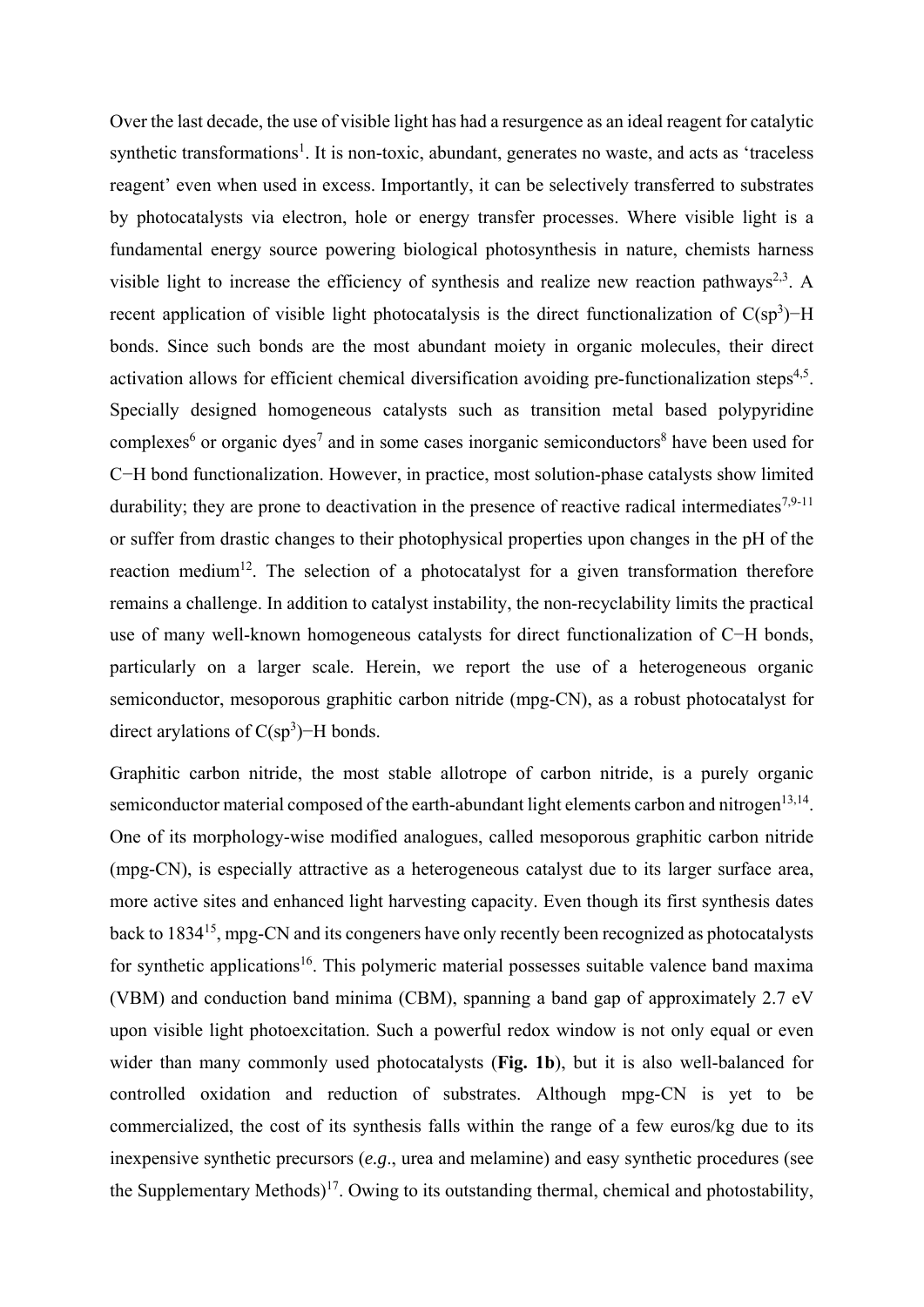mpg-CN has found applications (**Fig. 1a**) mainly in hydrogen production by overall water splitting<sup>13</sup> and carbon dioxide reduction<sup>18,19</sup> as well as in several synthetic transformations<sup>16</sup>. Surprisingly, mpg-CN has rarely been used as a photocatalyst for direct  $C(sp^3)$ -H functionalization by hydrogen atom transfer (HAT) chemistry<sup>20,21</sup>. The synergistic combination of homogeneous photocatalysis, HAT and transition metal catalysis has provided several methods for selective C−H bond functionalization<sup>22-24</sup>, most of which remain restricted to either the use of i) activated Michael acceptors (electron-deficient olefins)<sup>25-27</sup> or ii) stoichiometric



O Novel reactivity mode of mpg-CN O Practical & Sustainable  $\bullet$  >70 examples  $\bullet$  >20 heterocyclic moieties **O** 15 bio-active molecules

amount of HAT agents<sup>28</sup>. Taking lessons from free radical halogenation chemistry of alkanes, we anticipated that the catalytically-formed halogen radicals on the mpg-CN surface might involve in a HAT event for the generation of carbon radicals, which in combination with transition metal catalysis would enable arylation of C(sp<sup>3</sup> )−H bonds with aryl halides (**Fig. 1c**). Herein, we describe mpg-CN photocatalytic arylation of  $C(sp^3)$ –H bonds in combination with nickel as metal catalyst; as a robust, practical and tolerant protocol even suitable for late-stage functionalization of bio-active molecules. The reaction is selective for C−H activations α-to amide groups. Mechanistic investigations suggest energy transfer (EnT) from the organic

**Fig. 1│Schematic representation of photocatalytic reactivity of mpg-CN**.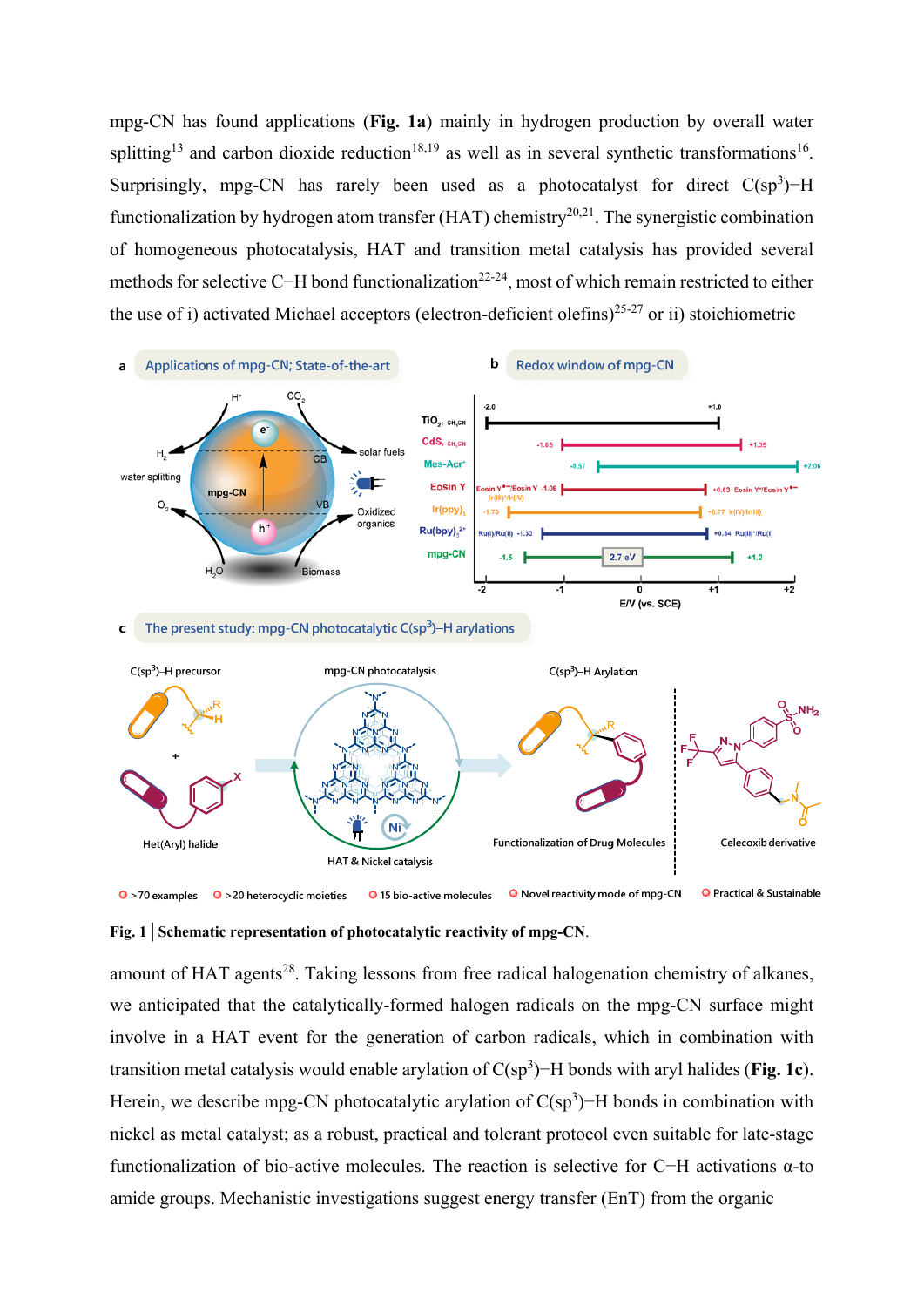**Table 1│Selected optimization and control experiments for mpg-CN photocatalyzed C(sp3)−H bond arylation** 



| Entry | Deviation from standard conditions <sup>a</sup> | Yield $(\%)^b$ |
|-------|-------------------------------------------------|----------------|
| 1.    | none                                            | $90(85)$ °     |
| 2.    | no mpg-CN                                       | <b>ND</b>      |
| 3.    | no NiBr <sub>2</sub> ·glyme                     | N <sub>D</sub> |
| 4.    | no light                                        | <b>ND</b>      |
| 5.    | no ligand                                       | $<$ 5          |
| 6.    | no 2,6-lutidine                                 | 11             |
| 7.    | no [Ni] catalyst & recovered mpg-CN             | <b>ND</b>      |
| 8.    | dtbbpy instead of bpy                           | 52             |
| 9.    | $K_3PO_4$ instead of 2,6-lutidine               | 13             |
| 10.   | no degassing and under $N_2$                    | 74             |
| 11.   | under air                                       | 59             |
| 12.   | $NiBr2·3H2O$ instead of $NiBr2·glyme$           | 72             |

a Reaction Conditions: 4-bromobenzonitrile (36.4 mg, 0.2 mmol), mpg-CN(10 mg), NiBr2**·**glyme (3.2 mg, 5.0 mol%), 2,2' bipyridine (1.6 mg, 5.0 mol%), 2,6-lutidine (70 µL, 3.0 equiv.) in 1 mL DMA under blue light irradiation (450 $\pm$ 15 nm) at 30 °C for 48 h. bYields were determined by GC-FID using 1,4-dimethoxybenzene as an internal standard. c Yield of isolated product. ND, not detected.

semiconductor to the nickel metal centre as a new reaction mode distinguishing this reaction from typical semiconductor single electron transfer (SET). The synergistic use of HAT and EnT29 as mediated *via* a heterogeneous semiconductor photocatalyst is a concept expected to greatly expand the boundaries of synthetic photocatalysis.

## **Results**

**Reaction development.** We focused our investigation on the activation of  $C(sp^3)$ –H bond adjacent to the nitrogen atom of amides due to the importance of this functional group. Particularly, benzyl amines with *N*-electron withdrawing groups are a prominent substructure in drugs, such as compounds for the treatment of plaque psoriasis, seizures or diabetes<sup>30</sup>. In a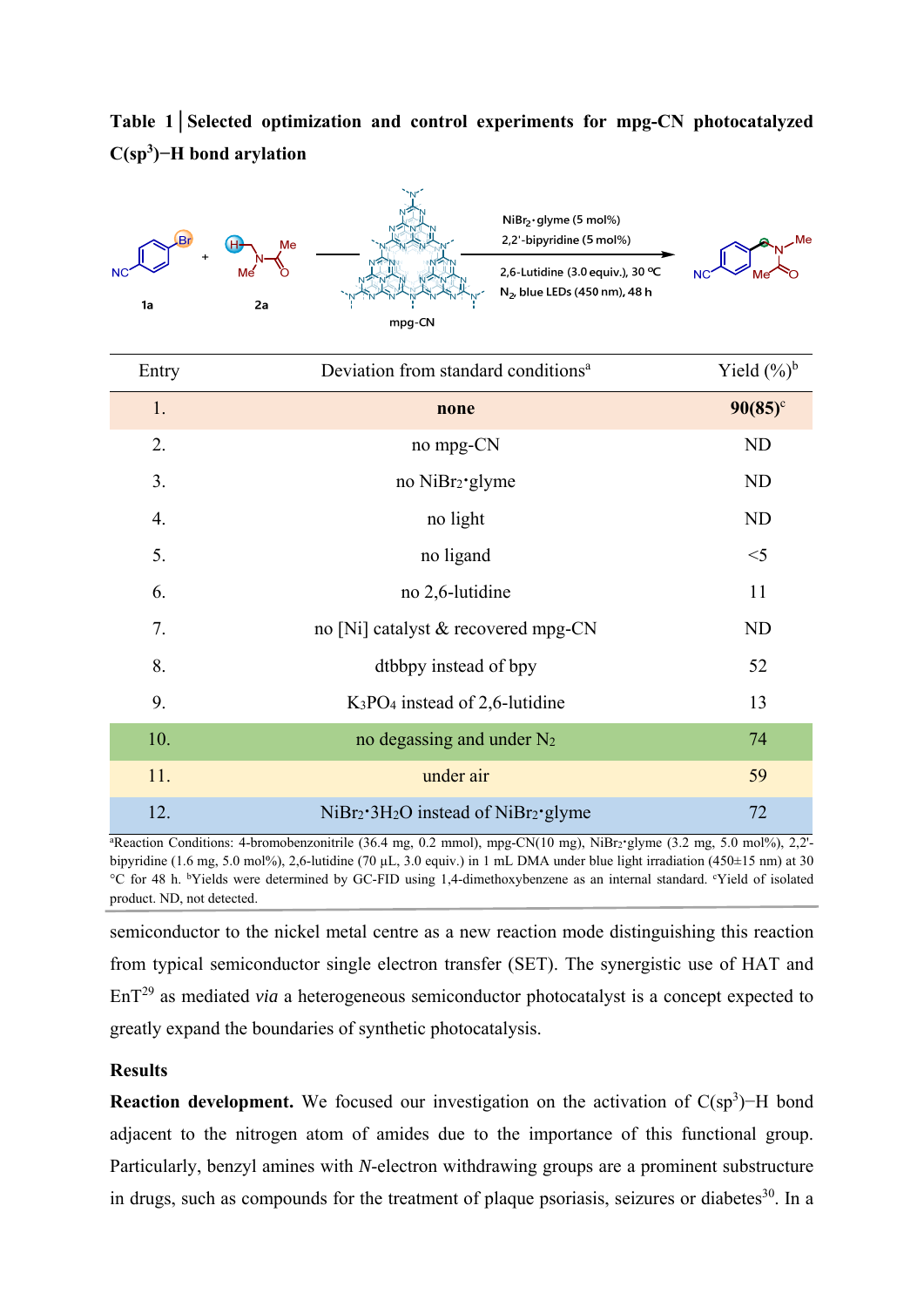typical synthesis, they are prepared through alkylation of amides with benzyl halides, but the chemical diversity of commercially available benzyl halides is limited. In contrast, the direct C−H arylation α-to amide *N*-atom constitutes a potentially better approach considering the available large number of aryl halides in chemical feedstocks, drug molecules and natural products. As a model system, 4-bromobenzonitrile was employed towards the  $C(sp^3)$ -H bond arylation of *N,N*-dimethyl acetamide (DMA) as both C−H precursor and solvent. **Table 1** summarizes the optimization of the reaction parameters and control experiments (see the Supplementary Information for additional data). After systematic evaluation of various nickel(II) salts, ligands and bases, we found that a mixture consisting of NiBr2**·**glyme, 2,2' bipyridine, 2,6-lutidine and mpg-CN under blue LED (450±15 nm) irradiation at ambient temperature furnished the best result for our desired transformation, obtaining **1a** in 85% isolated yield after 48 h (**Table 1**, entry 1). The dehalogenation of starting material (benzonitrile) was the only detectable side product of the reaction. The reaction only required simple mixing of all the components in a vial followed by photoillumination. Control experiments which are either performed without mpg-CN, [Ni] catalyst, light or ligand revealed the necessity of each component for this novel C−C bond forming reaction (entries 2-5). Curiously, even in the absence of 2,6-lutidine, the reaction proceeded to some extent, possibly due to the basic nature of the bipyridine ligand (entry 6). The employment of recycled mpg-CN, without the renewed addition of [Ni] catalyst failed to afford the reaction product, corroborating the absence of active nickel catalyst remaining on the surface of the heterogenous photocatalyst (entry 7). Unsubstituted bipyridine (bpy) served as the optimal ligand system; which is cheaper than dtbbpy (4,4'-di-*tert*-butyl 2,2'-bipyridine), the most commonly employed ligand in metallaphotoredox chemistry (entry 8). The choice of base is a crucial parameter, since most of the commonly employed inorganic or organic bases were ineffective in the reaction (entry 9 and Table S3). Ultimately, the use of 2,6-lutidene as a base proved to be optimal for this transformation. Comparable yields were also obtained without degassed solvents or under air (entries 10 and 11) or with inexpensive NiBr2**·**3H2O as nickel source (entry 12), thus showcasing the robustness of the mpg-CN photocatalytic  $C(sp^3)$ –H bond arylation method.

**Scope of our protocol.** With the optimized reaction conditions in hand, we next explored the scope of the mpg-CN/nickel catalyzed arylation process. Initially we examined, the generality of aryl halides as partners. As evident from the examples listed in **Fig. 2a**, a diverse multitude of aryl halides bearing either electron-donating or electron-withdrawing substituents underwent  $C(sp<sup>3</sup>)$ -H arylation with DMA. Notably, mpg-CN photocatalytic C-H arylation displayed an excellent chemo-selectivity profile. For example, nitrile (**1a**), ester (**2**), ketone (**3**), aldehyde (**4**),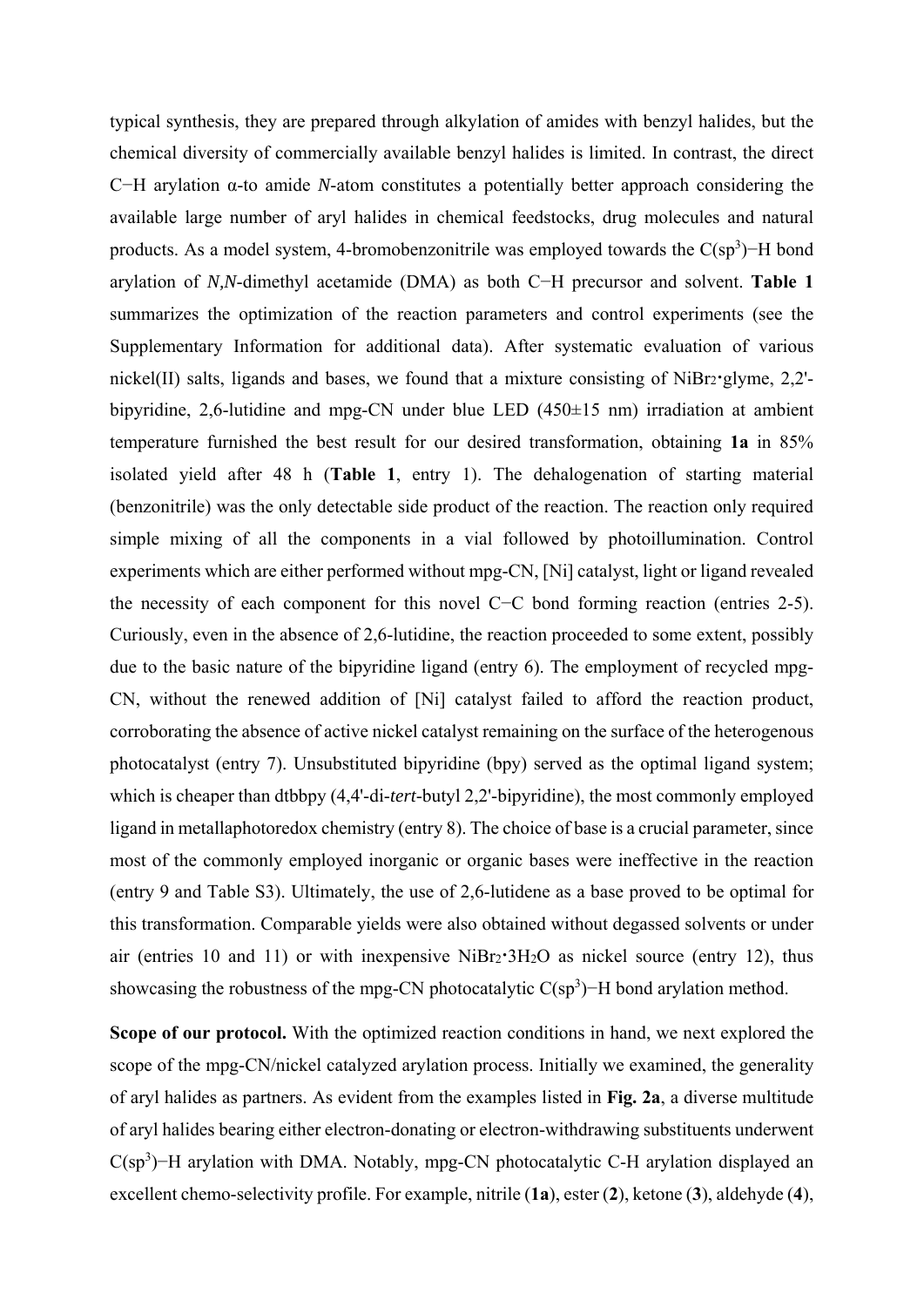

**Fig. 2a│Scope of aryl halides**. Yields of isolated products. Unless otherwise stated, products derive from their aryl bromide precursors.

amides (**5**,**6**), sulfone (**7**), trifluoromethyl sulfone (**8**) were tolerated. In addition, aryl boronic acid pinacol ester (**14**), and electrophilic sites that are sensitive to Ni-catalyzed cross coupling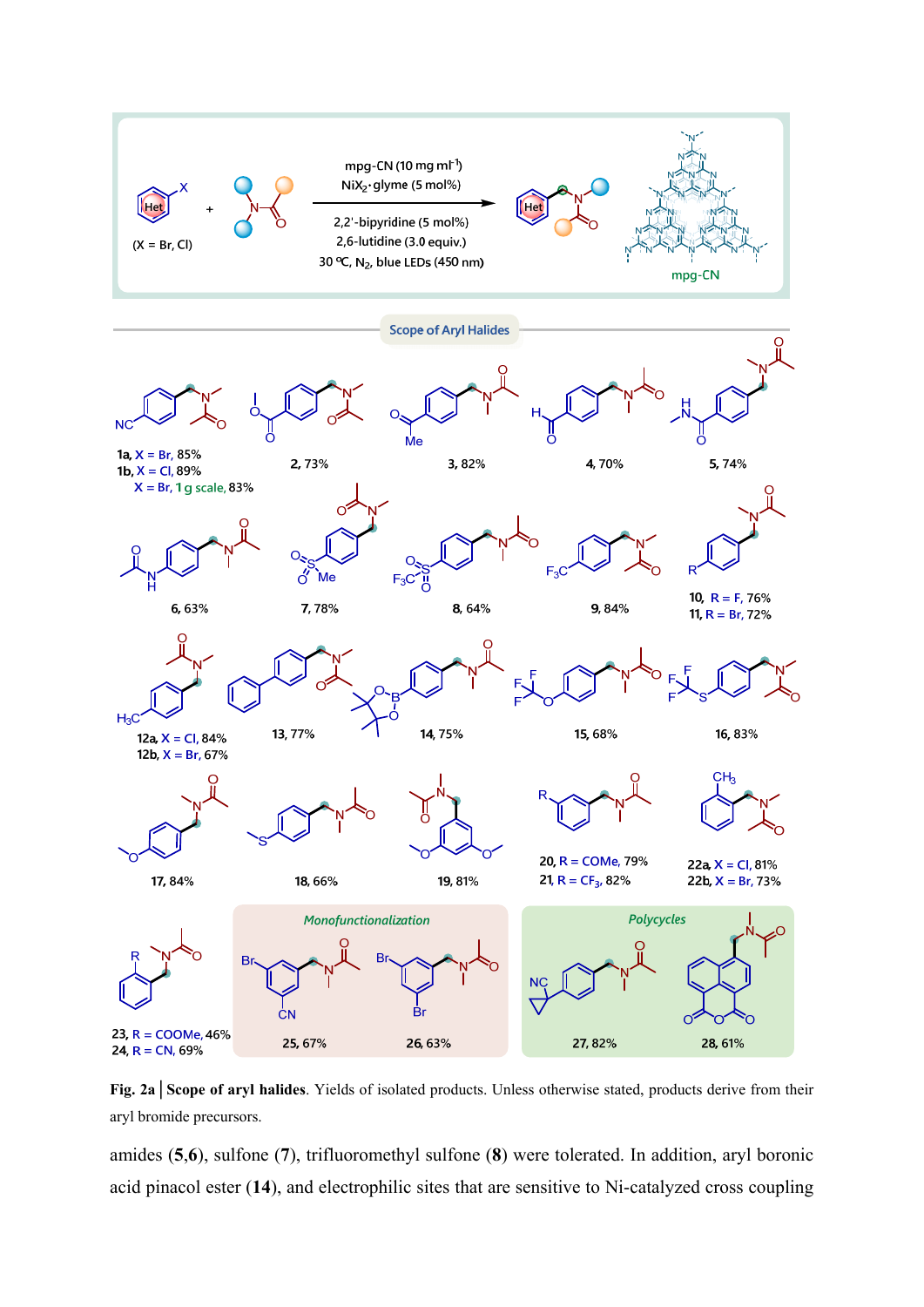reactions such as aryl halides (**10**, **11**) were also accommodated, thus providing handles for further functionalization. Aryl bromides, containing -CF3 (**9**), -OCF3 (**15**) or -SCF3 (**16**) groups which are privileged functionalities in pharmaceuticals and agrochemicals, underwent arylation in good to excellent yields (68-84%). Moderately electron donating (**12b**) or electronically neutral (**13**) groups on the aryl moiety were well tolerated despite the propensity for homolytic C−H bond cleavage in the benzylic position of **12b**. In terms of the arene partner, the efficacy of the reaction was hardly impacted by either i) a change in electronic properties from *meta*substitution (**20**, **21**) or ii) sterically encumbrance from *ortho-* substitution (**22b**, **23**, **24**). The reaction was very good compatible with highly electron rich aryl bromides among which the sulfide (**18**) or dimethoxy (**19**) containing moieties are particularly worth mentioning as they are generally considered to be labile towards oxidation by molecular photocatalysts. Gratifyingly, our method could be extended to aryl chlorides and **1b**, **12a** and **22a** were obtained in excellent yields (81-89%). Aryl moieties having more than one reactive site (**25**, **26**) are selectively mono-functionalized, thus allowing room for additional functionalization. The mpg-CN photochemical protocol was even effectively employed to polycyclic aryl bromides (**27**, **28**) in spite of their tendency for ring opening reaction in the presence of a nickel catalyst. Pleasingly, the developed conditions easily translated on a gram scale in batch-mode processing without noticeable erosion in yield (**1a**, 83%). Elsewhere, continuous flow chemistry is widely appreciated as an enabling technology for the scale-up of photochemical processes $^{23}$ . Scalability was evaluated in two commercially-available suspension/slurry-handling continuous flow reactors (10-15 mL reactor sizes), one tubular reactor and one which used state-of-the-art oscillatory flow and pulsation technology together with hi-power LED modules (24-45 W radiant power). Surprisingly, preliminary results found conversion and productivity (mg  $h^{-1}$ ) inferior to that obtained on gram-scale in a batch reactor (100 mL reactor size) and postulate that the mismatched time domains of a faster-flowing liquid phase and slower flowing solid particles in a continuously flowing stream is counter-productive for adsorption of reactive species to the mpg-CN surface in context of the photocatalytic chemistry herein (see the Supplementary Information for a detailed investigation).

Next, the amenability toward heteroaryl halides was assessed. Notably, our protocol displayed an exceptional level of tolerance towards a broad range of heteroaryl bromides as well as chlorides (**Fig. 2b**). A wide variety of electron-poor nitrogen-containing heterocycles such as pyridine (**33**), quinolines (**34**, **35**), isoquinoline (**36**), pyrimidine (**37**), indole (**38**), benzothiazole (**39**), thieno[2,3-*d*]pyrimidine (**40**) could all be functionalized. We note that such nitrogencontaining heterocycles bearing an amide functionality are typical scaffolds in many active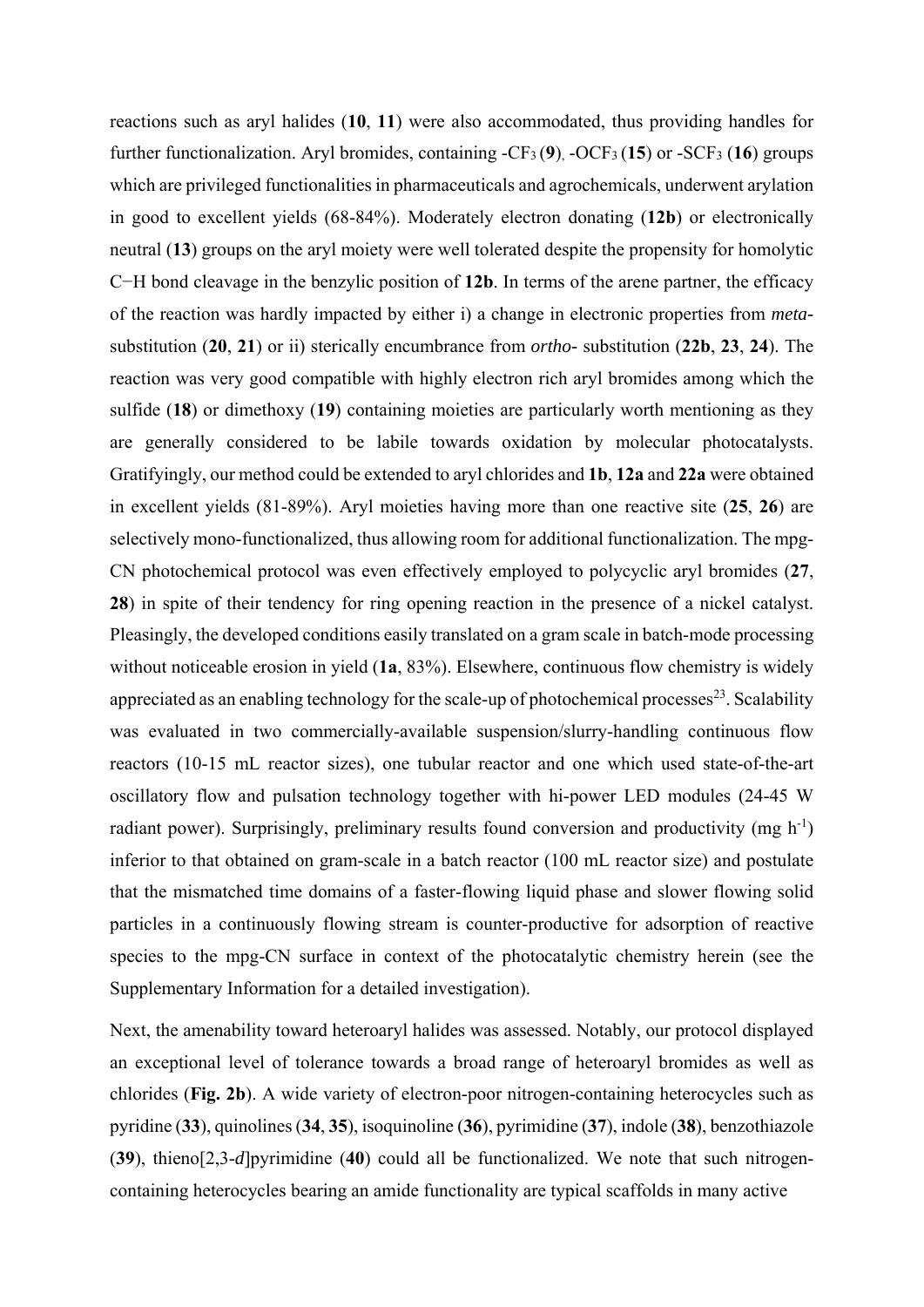

**Fig 2b│Scope of heteroaryl halides.** Yields of isolated products. Unless otherwise stated, products derive from their (hetero)aryl bromide precursors. \*1.0 equivalent tetrabutylammonium chloride was used as an additive.



**Fig. 2c│ Scope of naked functional group tolerance.** Yields of the isolated products. Unless otherwise stated, products derive from their aryl bromide precursors.

pharmaceutical ingredients. Moreover, electron-rich heterocycles such as benzofuran (**29**), thiophene (**30**, **31**) and benzothiophene (**32**) were also well tolerated. The robustness of mpg-CN photocatalysis compared to metallaphotoredox reactions of iridium polypyridyl complexes is a potential advantage. The iridium complexes could lead to lower product yields of electronrich heterocycles due to the competing SET processes<sup>31</sup>. We then tested the compatibility of our mpg-CN photocatalytic arylation method with unprotected polar functional groups, an important criterion for assessing a method's robustness and applicability towards drug discovery and the synthesis of bioactive molecules. Strikingly, aryl bromides containing unprotected amide, sulfonamide, carboxylic acid, phenol or boronic acid functionalities all reacted smoothly and afforded the desired products (**41-45**) in excellent yields (**Fig. 2c**). For instance, the free −OH group in **44** remains untouched even though phenolic compounds are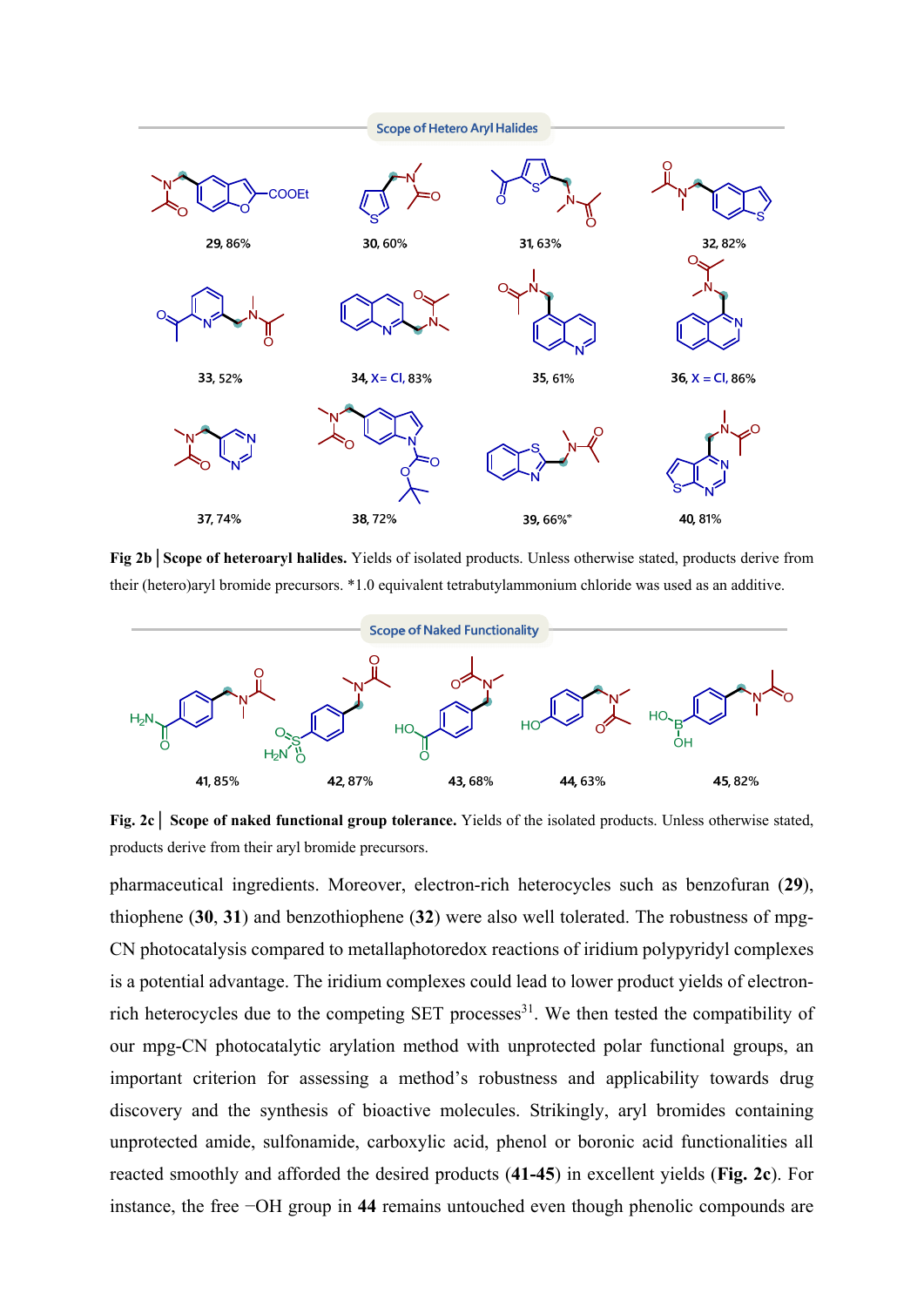typically sensitive towards oxidation under photochemical conditions. The presence of a boronic acid in **45** demonstrates i) the orthogonality of our protocol compared to classical metalcatalyzed cross-coupling reactions, and ii) our protocol's tolerance of a valuable handle for further synthetic transformations.



**Fig: 3│ Scope of C(sp3 )−H precursors**. Yields of the isolated products. See the supporting information for aryl halide precursors. r.r. = regioisomeric ratio.

Encouraged by the aforementioned results, we expanded the mpg-CN semiconductor photocatalytic arylation method to C−H precursors other than DMA. Gratifyingly, this was possible, and a variety of acyclic and cyclic amides could be employed as  $C(sp^3)$ -H bond functional handles with similar results to DMA. *N*,*N*-Dimethyl-formamide, -propionamide, isobutyramide all furnished their corresponding arylated products (**46**-**48**, **50**) in good to excellent yields (73-84%). Even a more sterically encumbered secondary  $C(sp^3)$  – H position of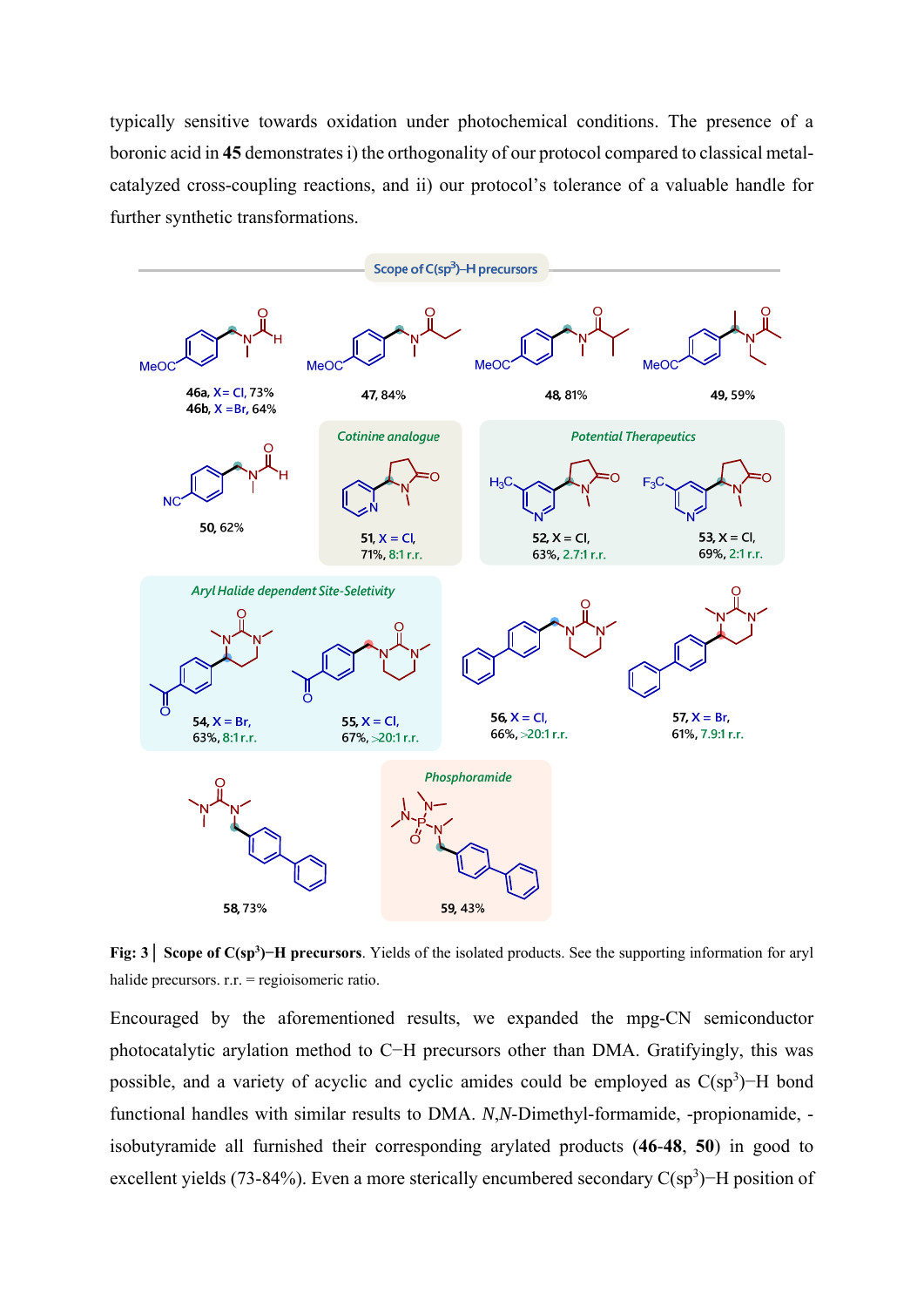*N*,*N*-diethyl acetamide (**49**) could be functionalized, albeit in slightly lower yields. Here it is worth mentioning that C−H arylation could also be performed in acetonitrile as solvent using 10 equivalents of amide C−H precursor and catalytic amounts of tetrabutylammonium chloride as an additive<sup>32</sup>. We were quite surprised to find that  $C(sp^3)$ –H arylation of *N*-methyl pyrrolidone (NMP) with 2-chloropyridine rapidly afforded the corresponding Cotinine analogue (**51**) in very good yield and excellent regioselectivity. Although, 3-chloropyridine derivatives provided diminished regioselectivity, Cotinine **52,** the methyl analogue of a potential therapeutic agent against Alzheimer's disease,  $33$  is not easily accessible by conventional synthetic methods and its −CF3 derivative **53** has not been described. We observed high regioselectivity for methyl and methylene C−H bonds by choosing appropriate aryl halides. A cyclic urea derivative reacted preferentially at its *N*-CH<sub>2</sub> position in the presence of aryl bromides (**54**, **56**) whereas the same derivative reacted exclusively at its *N*-CH3 position in the presence of aryl chlorides (**55**, **57**). This preference for activation of the least-substituted C−H bond by Cl radicals and activation of the most-substituted C−H bond by Br radicals reflects a previous report concerning  $C(sp^3)$ -H functionalization of hydrocarbons<sup>25</sup>. Interestingly, most of the compounds shown in **Fig. 3** have not been prepared before, illustrating the capability of our method to branch into new chemical space. For example, the successful arylation of hexamethylphosphoramide (**59**) as a C−H precursor provided rapid access to benzyl amine derivatives with potential physiological activity.

Post characterization of recovered mpg-CN. Apart from innate chemical and photostability, one of the prime advantages of mpg-CN is its heterogeneous nature that allows straightforward recovery of the catalyst from the reaction mixture, even from gram-scale reactions, employing simple centrifugation or filtration techniques. Moreover, the recovered catalyst can be reused multiple times preserving its photocatalytic reactivity. As demonstrated in the **Fig. 4a** mpg-CN photocatalyst can at least be recycled five times without appreciable loss in the product yield. The recovered material was characterized by a series of techniques used for the characterization of fresh mpg-CN (see the Supporting Information for details) such as Fourier-transform infrared spectroscopy (FT-IR), powder X-Ray diffraction (PXRD), X-ray photoelectron spectroscopy (XPS), X-Ray Analysis (EDX), energy dispersive inductively coupled plasma optical emission spectrometry (ICP-OES) transmission electron microscopy (TEM) etc.. The position and intensity of all peaks in FT-IR and PXRD spectrum revealed that the bulk chemical structure of the recovered photocatalyst was unchanged (**Fig. 4b, S13**), while EDX and XPS elemental analysis showed enhanced oxygen content on the surface of the recovered photocatalyst (Table S8 and S9). Additional, ICP-OES experiments identified 0.07±0.013 wt% Ni contained on the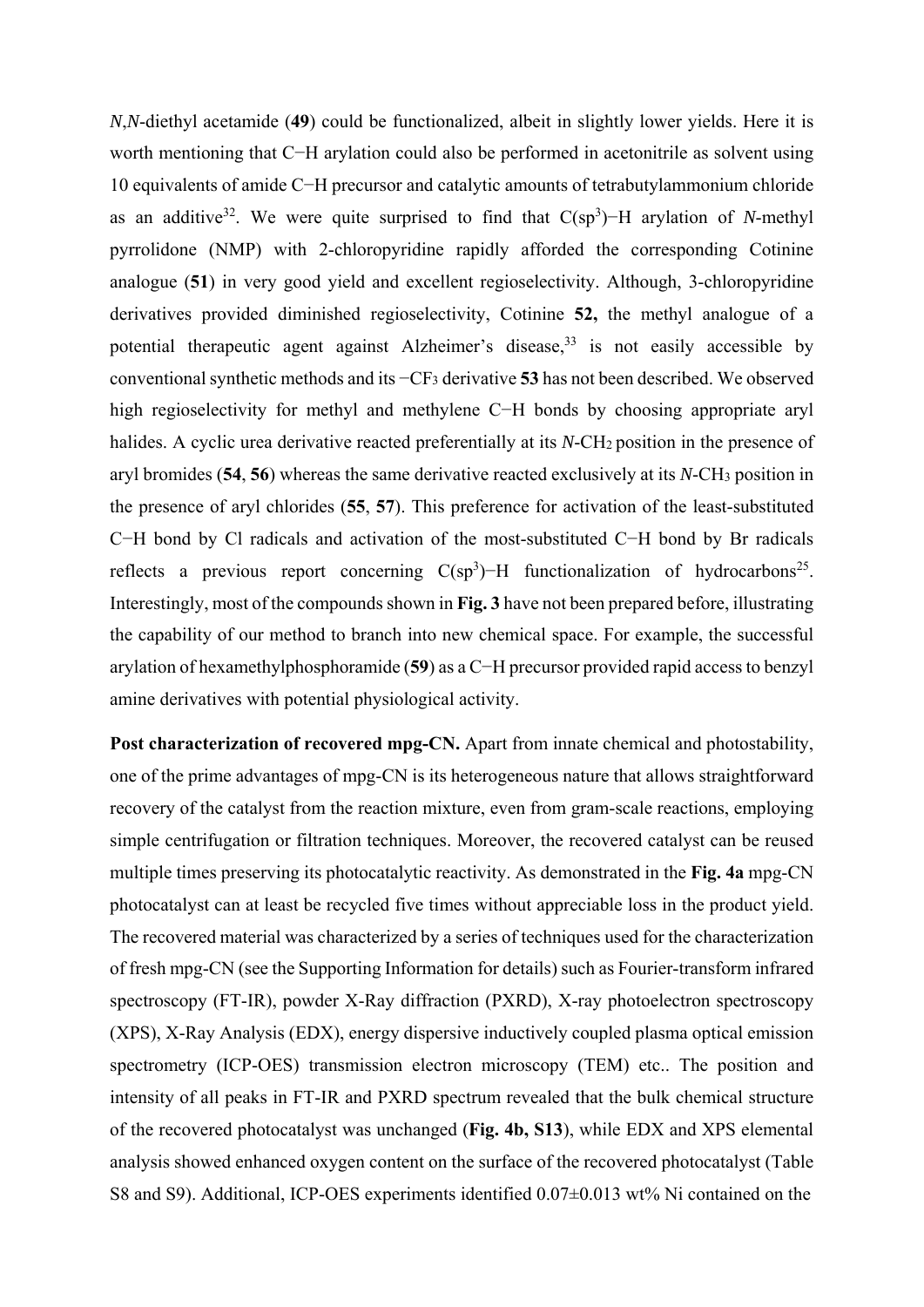

**Fig. 4│Characterization of fresh and recovered mpg-CN. a,** Evaluation of catalytic recycling. **b,** PXRD pattern of fresh and recovered mpg-CN. **c,** TEM images of mpg-CN (1) fresh mpg-CN, overview image, circles mark mesopores, (2) HR-TEM image of fresh mpg-CN with the corresponding FFT as inset, (3) TEM image of recovered mpg-CN, overview image, circles mark mesopores, (4) TEM image of recovered mpg-CN, arrows indicate Ni(0) nanoparticles. **d,** SEM images of fresh mpg-CN (1) and recovered (2).

mpg-CN (Table S10). Interestingly, nickel 2p XPS did not show any distinct signal of nickel (**Fig. S23**). Considering that XPS is a surface-sensitive technique, such an apparently anomalous result confirmed that nickel in the sample is mainly located in the bulk of the material and completely removed from the surface. Similarly, no signal was observed in Br 3d XPS , which could potentially be related to using NiBr2 as metal precursor (**Fig. S24**). HR-TEM images of the recovered mpg-CN i) indicated that its mesoporous structure was retained and ii) revealed the presence of dark spots with a diameter of 2-6 nm. These could be attributed to the formation of Ni(0) nanoparticles (**Fig. 4c**). Indeed, deposition of Ni(0) nanoparticles, albeit significantly larger amounts (1.4-12.6 wt.%) of Ni black, compared to  $\sim 0.07$  wt.% in this work, has been previously reported<sup>34,35</sup>. Nitrogen 1s XPS indicated the di-coordinated nitrogen of C=N-C moieties in tri-s-triazine unit as observed in the fresh catalyst (**Fig. S15**). The abundance of nitrogen atoms renders the material as an effective polydentate ligand to coordinate nickel atoms. Coordination with the covalent carbon nitride mpg-CN gives rise to a 16 electron Ni(II) chelate complex compared to a more reactive14 electron Ni(II)-amide complex in the case of ionic carbon nitrides (**Fig. S25**). These observations indicate that the problem of nickel black formation in dual nickel/photoredox catalysis (in addition to adjusting the rates of oxidative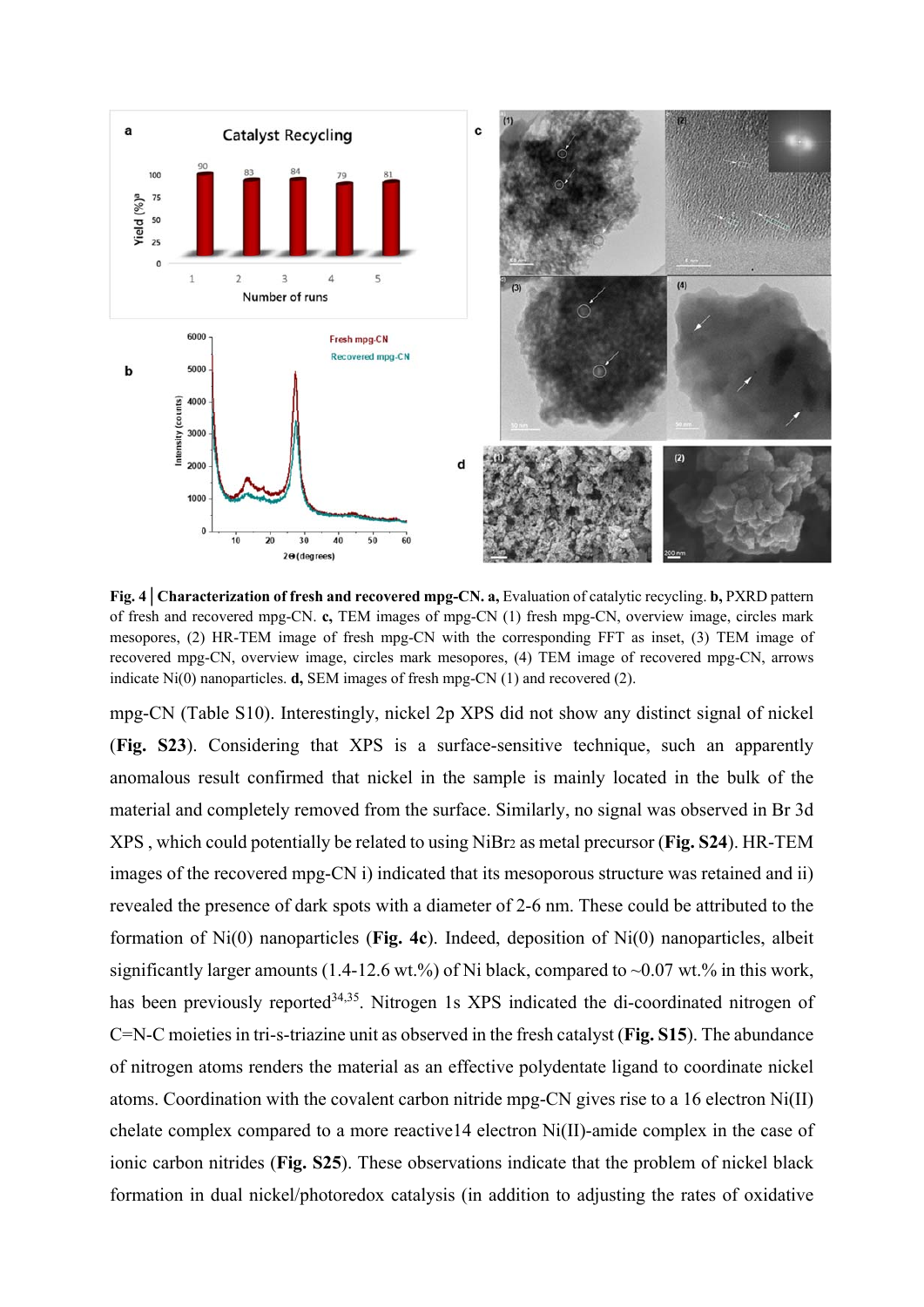addition and reductive elimination by tuning the energy of incident light and the concentration of reagents) $34$  could also be eliminated by using a robust carbon nitride photocatalyst stabilizes the low valent nickel species without altering the overall reaction rates. The recovered mpg-CN showed a slight shift of the absorption onset in the DRUV-vis spectrum and an expansion of the optical band gap by ~0.05 eV (**Fig. S19**). In steady-state PL such surface modification of mpg-CN is observed as a blue shift in fluorescence by ~0.1 eV (**Fig. S20**). The morphology of recovered mpg-CN particles adopted a more rounded shape compared to a rougher surface of freshly prepared mpg-CN (**Fig. 4d**). Taken together, the post characterization data of recovered mpg-CN clearly shows robustness, stability and durability of this heterogeneous organic semiconductor as a photocatalyst.

**Mechanistic investigation.** The aforementioned results provide evidence for catalytic generation of HAT agent on the mpg-CN semiconductor surface, which operates in synergy with nickel catalysis to enable  $C(sp^3)$ –H bond functionalization. However, the photoactivity of mpg-CN/nickel dual catalytic system for C−H bond cleavage at a molecular level remains to be elucidated. Based on prior mechanistic investigations of photo/Ni-dual catalyzed cross coupling reactions in homogeneous systems $32,36,37$ , we postulate two plausible mechanistic scenarios as depicted in **Fig. 5**. Initially, the Ni(0) complex **I** undergoes oxidative addition with an aryl halide delivering Ni(II) oxidative addition complex **II**. Concurrently, light absorption by the mpg-CN semiconductor photocatalyst triggers the charge separation producing twodimensional surface redox centres as electron−hole pairs.



**Fig. 5│Plausible mechanistic pathways for mpg-CN/nickel photocatalytic C(sp3 )−H arylation.**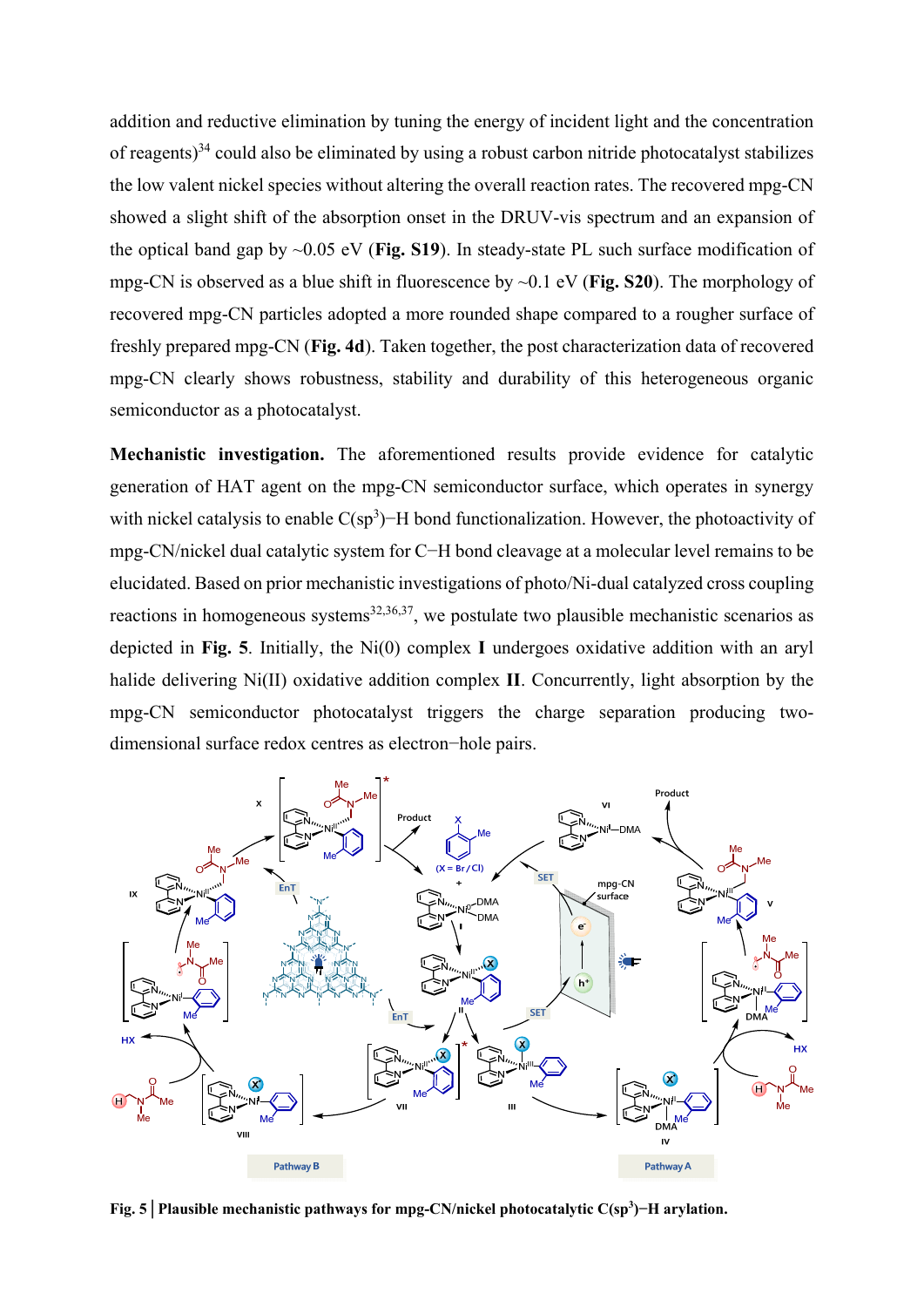In pathway A, SET oxidation of complex **II** by the photogenerated hole (VBM located at +1.2 V vs SCE,  $E_{1/2}$  (Ni<sup>II</sup>/Ni<sup>III</sup>) = + 0.85 V vs SCE) affords species  $III^{31}$ , which may undergo Ni(III)−X homolysis to give a halogen radical and Ni(II) species **IV**38. The resulting halogen radical can rapidly abstract a hydrogen atom from DMA (H−Br BDE ~88 kcal/mol, H−Cl BDE ~102 kcal/mol,  $\alpha$ -amino C–H BDE ~89 to 94 kcal/mol)<sup>28</sup> which immediately recombines with species **IV** to form **V**. Subsequent reductive elimination of **V** results in the desired product and Ni(I) species **VI**. Finally, reduction of **VI** by the electron located on the semiconductor surface (CBM located at  $-1.5$  V vs SCE,  $E_{1/2}$  (Ni<sup>I</sup>/Ni<sup>0</sup>) =  $-1.42$  V vs SCE)<sup>36</sup> regenerates Ni(0) and completes the catalytic cycle. In pathway B, mpg-CN serves as a light absorbing antenna undergoing an energy transfer process (EnT) (singlet-triplet band gap *ca.*  $(0.39 \text{ eV})^{39}$  to produce electronically excited Ni(II) species **VII**. Homolysis of the Ni(II)−X bond and HAT followed by rebound of the resulting carbon centered radical with **VIII** generates Ni(II) species **IX**40. Reductive elimination from the electronically excited species **X**, promoted by EnT with mpg-CN, provides the final product and regenerates Ni(0) species thus completing the catalytic cycle. Control experiments (Table S11) with a catalytic amount of preformed  $[(by)$ Ni<sup>II</sup>( $o$ tolyl)Br] complex **II** in our standard reaction conditions show that both complex **II** and mpg-CN are required in the productive reaction pathway. A major distinction between these two pathways as shown in **Fig. 5** is that EnT process involves the excited state of Ni(II) species which should be directly accessible via visible light excitation in the absence of photocatalyst (**Fig. S26**). Indeed, a stoichiometric experiment with  $[(by)$ Ni<sup>II</sup> $(o$ -tolyl)Br] complex **II** *via* direct photoexcitation at 450 nm (*i.e.* without mpg-CN) revealed the formation of the desired product in appreciable yield (Table S12). An additional control experiment performed under identical conditions in the absence of light failed to produce any detectable product. These experiments are indicative towards pathway B where the formation of an electronically excited Ni(II) complex is a prerequisite for bond formation. Pseudo-zero order and zero-order kinetic behaviour were also observed during time-course experiments<sup>37</sup> (see the Supplementary Information). Nevertheless, we cannot rule out the possibility of a disproportionation reaction between photoexcited Ni(II)\* and ground state Ni(II) to give Ni(I) and Ni(III) species followed by reductive elimination to afford the product. However, the low concentration as well as short lifetime of the Ni(II)<sup>\*</sup> complex (ca.  $\tau$  = 2.53 ns for  $[(by)$ Ni<sup>II</sup>( $o$ -tolyl)Br]) make this mechanism very unlikely to be a major contributing pathway<sup>41</sup>.

**Application in the synthesis of bio-active molecules.** Finally, we demonstrated the application of our mpg-CN photocatalytic C(sp<sup>3</sup>)–H arylation method to the late-stage functionalization of bio-active molecules including pharmaceuticals, hormones, agrochemicals (pesticide,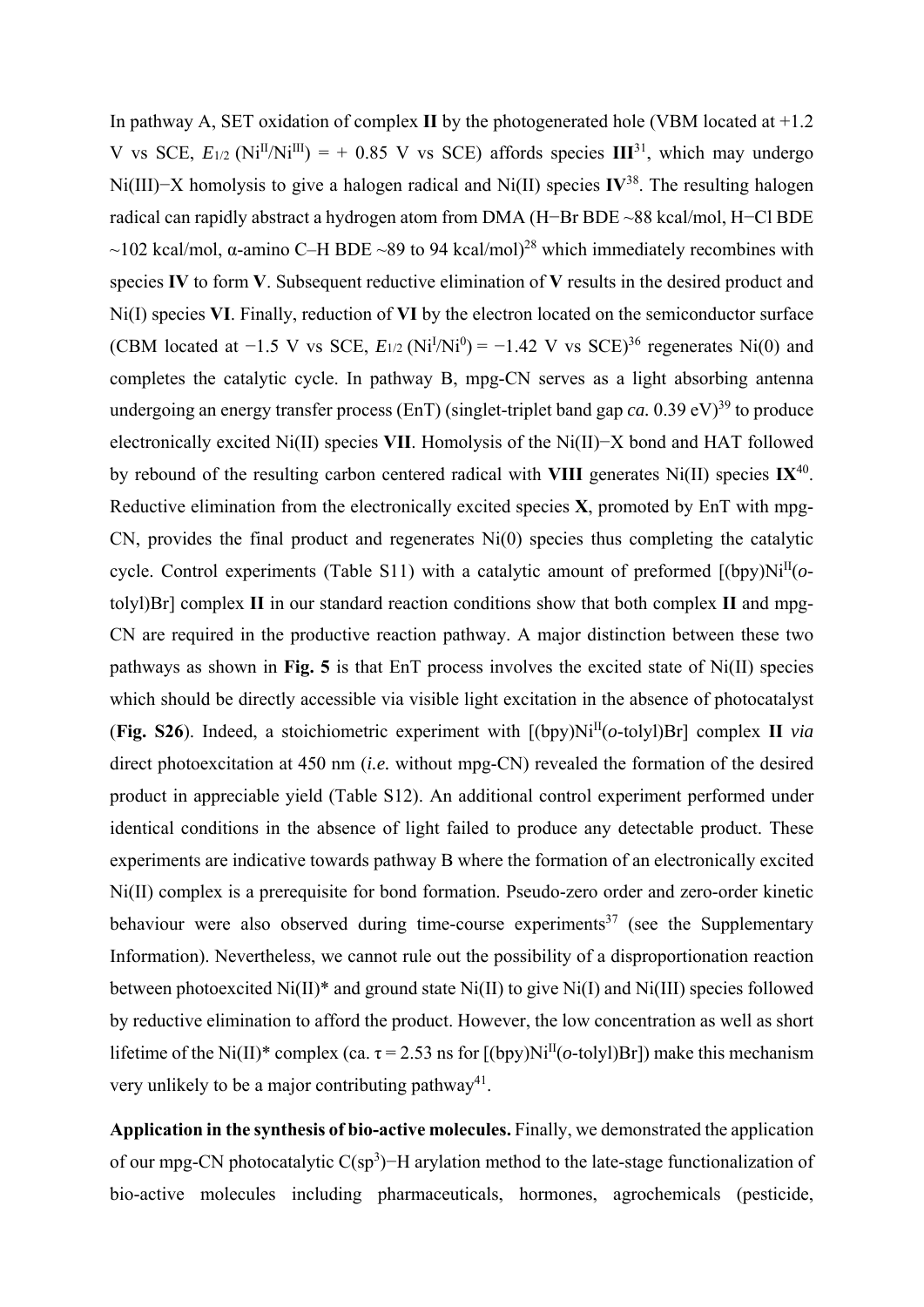fungicide) as aryl coupling components and were delighted to observe desired products (**60-74**) in good to excellent yields. Our protocol therefore enlarges the palette of opportunities for modern applications in drug discovery and agrochemicals.



**Fig. 6│Application of the mpg-CN photocatalytic C(sp3 )−H arylation method to bio-active molecules.** See the supporting information for (hetero)aryl halide precursors.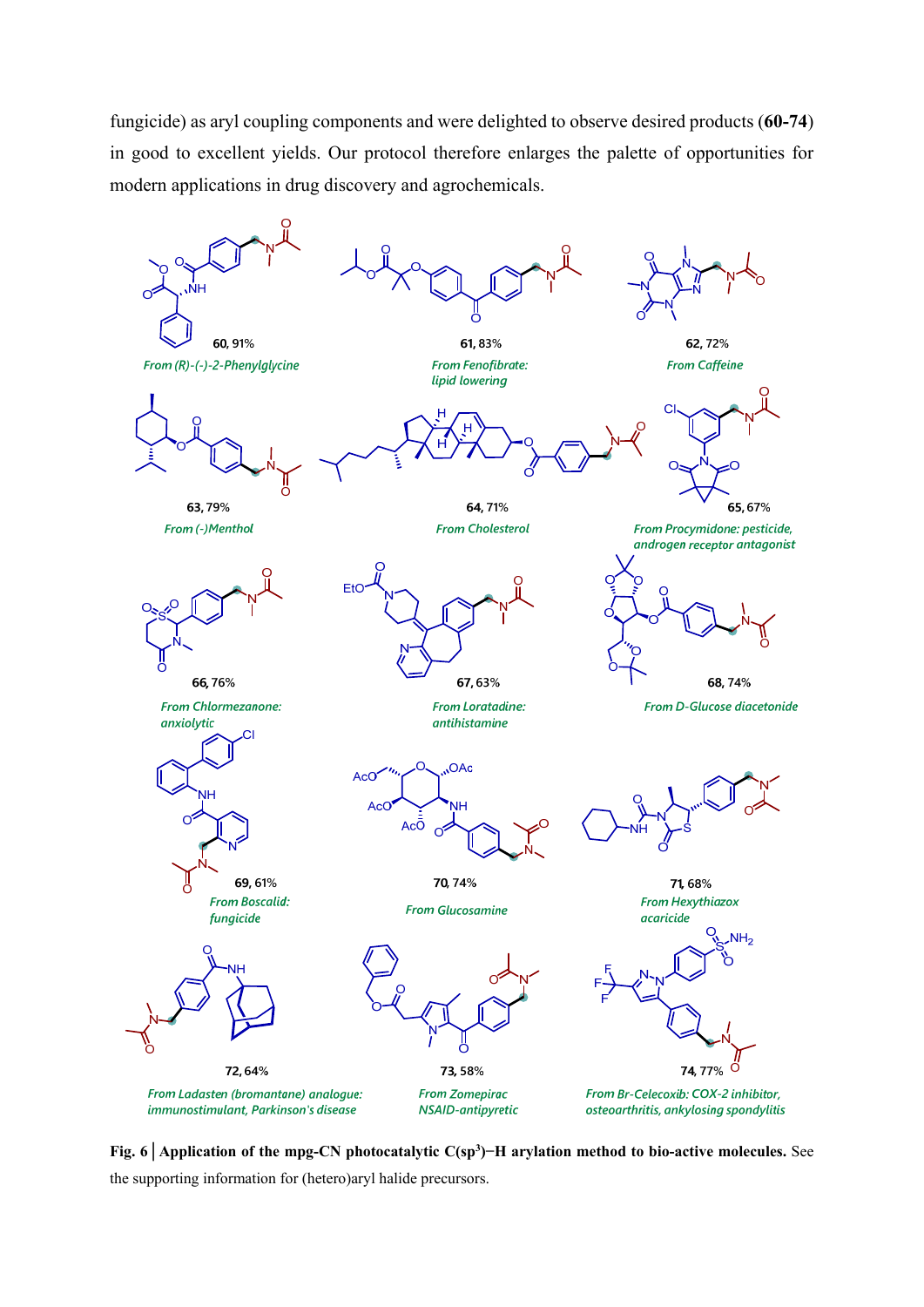#### **Conclusion**

We have demonstrated the so far unrecognized potential of mesoporous graphitic carbon nitride (mpg-CN) in direct (hetero)arylations of C(sp<sup>3</sup>)–H bonds *via* a synergistic combination with nickel catalysis. Catalytically-generated halogen radicals act as hydrogen atom transfer agents for the functionalization of  $C(sp^3)$ -H bonds, while tolerating a large number of functional groups. The protocol, based on a durable organic semiconductor mpg-CN photocatalyst and a simple nickel catalyst, provides a powerful alternative to conventional homogeneous photoredox catalysts. From a sustainable chemistry perspective, our protocol offers a distinct advantage over others. Namely, its heterogeneous nature means that mpg-CN is readily recovered from the reaction media by simple centrifugation and can be reused multiple times without appreciable loss in activity. Gram-scale reactions are possible in batch, where batchprocessing surprisingly provided a more viable option for scale-up than continuous flow using a dedicated slurry-handling oscillatory flow reactors. Mechanistic investigations provide evidence of an energy transfer driven pathway generating an electronically excited nickel complex as a reactive intermediate. Lastly, the potentiality of mpg-CN as an attractive visible light absorbing organic semiconductor photocatalyst has been manifested by performing latestage functionalization on complex molecules. Considering the use of bio-active (hetero)aromatic halides as potential coupling partners, the cost-effective technology may find applications in modern drug discovery. Finally, we believe that the distinct reactivity mode of mpg-CN described herein may lead novel designs in EnT catalysis.

#### **References**

- 1. Yoon, T. P., Ischay, M. A. & Du, J. Visible light photocatalysis as a greener approach to photochemical synthesis. *Nat. Chem.* **2**, 527-532 (2010).
- 2. Marzo, L., Pagire, S. K., Reiser, O. & König, B. Visible-Light Photocatalysis: Does It Make a Difference in Organic Synthesis? *Angew. Chem. Int. Ed.* **57**, 10034-10072 (2018).
- 3. Stephenson, C. & Yoon, T. P. Enabling Chemical Synthesis with Visible Light. *Acc. Chem. Res.* **49**, 2059-2060 (2016).
- 4. Cernak, T., Dykstra, K. D., Tyagarajan, S., Vachal, P. & Krska, S. W. The medicinal chemist's toolbox for late stage functionalization of drug-like molecules. *Chem. Soc. Rev.* **45**, 546-576 (2016).
- 5. Liao, K. *et al.* Site-selective and stereoselective functionalization of non-activated tertiary C–H bonds. *Nature* **551**, 609-613 (2017).
- 6. Shaw, M. H., Twilton, J. & MacMillan, D. W. C. Photoredox Catalysis in Organic Chemistry. *J. Org. Chem.* **81**, 6898-6926 (2016).
- 7. Romero, N. A. & Nicewicz, D. A. Organic Photoredox Catalysis. *Chem. Rev.* **116**, 10075-10166 (2016).
- 8. Kisch, H. Semiconductor Photocatalysis—Mechanistic and Synthetic Aspects. *Angew. Chem. Int. Ed.* **52**, 812-847 (2013).
- 9. Devery Iii, J. J. *et al.* Ligand functionalization as a deactivation pathway in a *fac*-Ir(ppy)<sub>3</sub>-mediated radical addition. *Chem. Sci.* **6**, 537-541 (2015).
- 10. O'Brien, C. J. *et al.* Photoredox Cyanomethylation of Indoles: Catalyst Modification and Mechanism. *J. Org. Chem.* **83**, 8926-8935 (2018).
- 11. Ghosh, I. *et al.* Organic semiconductor photocatalyst can bifunctionalize arenes and heteroarenes. *Science* **365**, 360 (2019).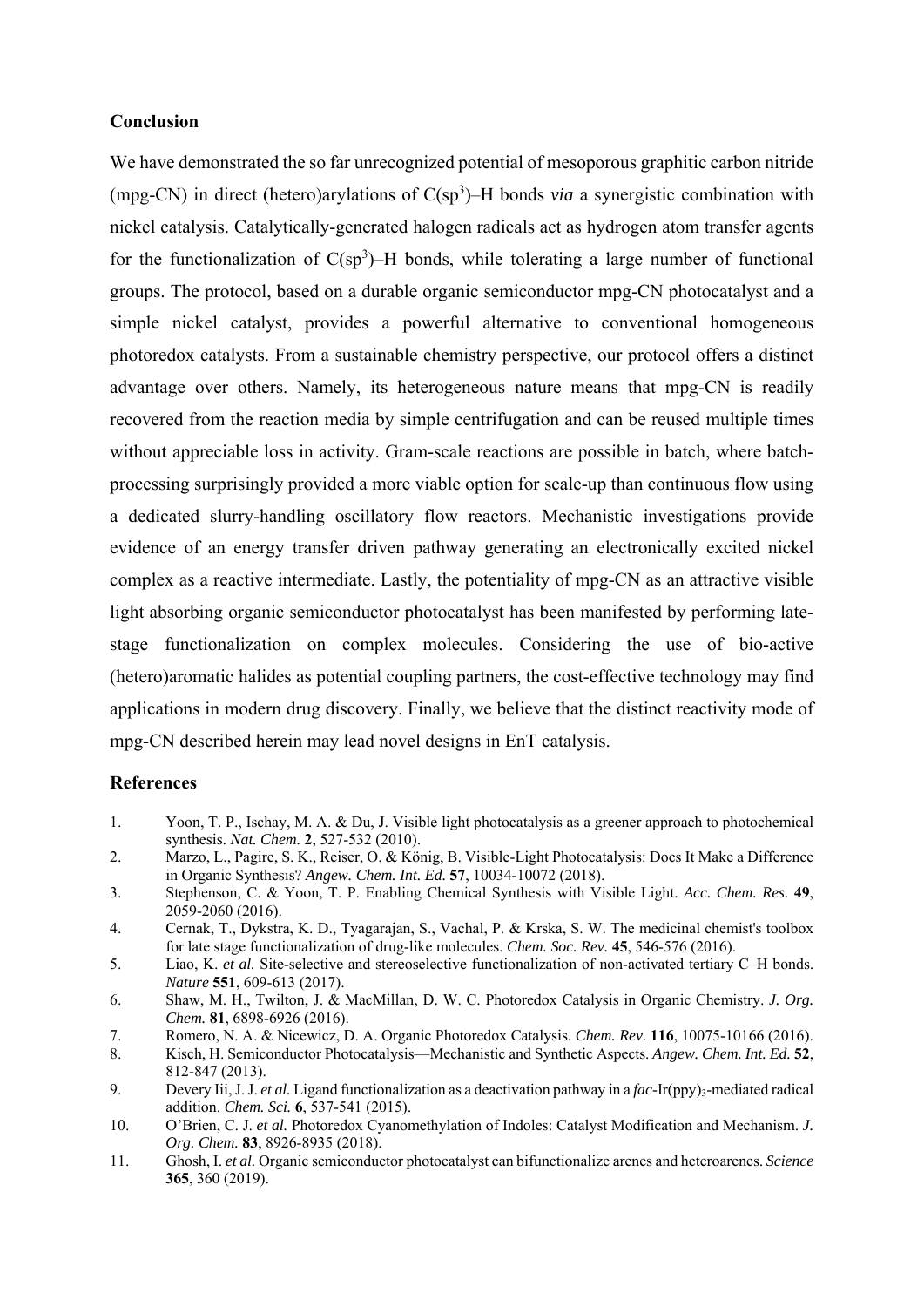- 12. Majek, M., Filace, F. & Wangelin, A. J. v. On the mechanism of photocatalytic reactions with eosin Y. *Beilstein J. Org. Chem.* **10**, 981-989 (2014).
- 13. Wang, X. *et al.* A metal-free polymeric photocatalyst for hydrogen production from water under visible light. *Nat. Mater.* **8**, 76-80 (2009).
- 14. Wang, Y., Wang, X. & Antonietti, M. Polymeric Graphitic Carbon Nitride as a Heterogeneous Organocatalyst: From Photochemistry to Multipurpose Catalysis to Sustainable Chemistry. *Angew. Chem. Int. Ed.* **51**, 68-89 (2012).
- 15. Liebig, J. Uber einige Stickstoff Verbindungen. *Ann. Pharm.* **10**, 1-47 (1834).
- 16. Savateev, A., Ghosh, I., König, B. & Antonietti, M. Photoredox Catalytic Organic Transformations using Heterogeneous Carbon Nitrides. *Angew. Chem. Int. Ed.* **57**, 15936-15947 (2018).
- 17. Gerwien, A., Schildhauer, M., Thumser, S., Mayer, P. & Dube, H. Direct evidence for hula twist and single-bond rotation photoproducts. *Nat. Commun.* **9**, 2510 (2018).
- 18. Lin, J., Pan, Z. & Wang, X. Photochemical Reduction of CO2 by Graphitic Carbon Nitride Polymers. *ACS Sustain. Chem. Eng.* **2**, 353-358 (2014).
- 19. Caputo, C. A. *et al.* Photocatalytic Hydrogen Production using Polymeric Carbon Nitride with a Hydrogenase and a Bioinspired Synthetic Ni Catalyst. *Angew. Chem. Int. Ed.* **53**, 11538-11542 (2014).
- 20. Capaldo, L. & Ravelli, D. Hydrogen Atom Transfer (HAT): A Versatile Strategy for Substrate Activation in Photocatalyzed Organic Synthesis. *Eur. J. Org. Chem.* **2017**, 2056-2071 (2017).
- 21. Cai, Y. *et al.* Heterogeneous Visible-Light Photoredox Catalysis with Graphitic Carbon Nitride for α-Aminoalkyl Radical Additions, Allylations, and Heteroarylations. *ACS Catal.* **8**, 9471-9476 (2018).
- 22. Deng, H.-P., Fan, X.-Z., Chen, Z.-H., Xu, Q.-H. & Wu, J. Photoinduced Nickel-Catalyzed Chemo- and Regioselective Hydroalkylation of Internal Alkynes with Ether and Amide α-Hetero C(sp<sup>3</sup>)–H Bonds. *J. Am. Chem. Soc.* **139**, 13579-13584 (2017).
- 23. Laudadio, G. et al. C(sp<sup>3</sup>)–H functionalizations of light hydrocarbons using decatungstate photocatalysis in flow. *Science* **369**, 92 (2020).
- 24. Ruffoni, A. *et al.* Practical and regioselective amination of arenes using alkyl amines. *Nat. Chem.* **11**, 426-433 (2019).
- 25. Jia, P. *et al.* Light-Promoted Bromine-Radical-Mediated Selective Alkylation and Amination of Unactivated C(sp3 )–H Bonds. *Chem* **6**, 1766-1776 (2020).
- 26. Choi, G. J., Zhu, Q., Miller, D. C., Gu, C. J. & Knowles, R. R. Catalytic alkylation of remote C–H bonds enabled by proton-coupled electron transfer. *Nature* **539**, 268-271 (2016).
- 27. Chu, J. C. K. & Rovis, T. Amide-directed photoredox-catalysed C–C bond formation at unactivated sp<sup>3</sup> C–H bonds. *Nature* **539**, 272-275 (2016).
- 28. Shaw, M. H., Shurtleff, V. W., Terrett, J. A., Cuthbertson, J. D. & MacMillan, D. W. C. Native functionality in triple catalytic cross-coupling: sp3 C–H bonds as latent nucleophiles. *Science* **352**, 1304- 1308 (2016).
- 29. Strieth-Kalthoff, F., James, M. J., Teders, M., Pitzer, L. & Glorius, F. Energy transfer catalysis mediated by visible light: principles, applications, directions. *Chem. Soc. Rev.* **47**, 7190-7202 (2018).
- 30. Beyreuther, B. K. *et al.* Lacosamide: A Review of Preclinical Properties. *CNS Drug Rev.* **13**, 21-42 (2007).
- 31. Shields, B. J. & Doyle, A. G. Direct  $C(sp^3)$ –H Cross Coupling Enabled by Catalytic Generation of Chlorine Radicals. *J. Am. Chem. Soc.* **138**, 12719-12722 (2016).
- 32. Rohe, S., Morris, A. O., McCallum, T. & Barriault, L. Hydrogen Atom Transfer Reactions via Photoredox Catalyzed Chlorine Atom Generation. *Angew. Chem. Int. Ed.* **57**, 15664-15669 (2018).
- 33. Echeverria, V. & Zeitlin, R. Cotinine: a potential new therapeutic agent against Alzheimer's disease. *CNS Neurosci. Ther.* **18**, 517-523 (2012).
- 34. Gisbertz, S., Reischauer, S. & Pieber, B. Overcoming limitations in dual photoredox/nickel-catalysed C– N cross-couplings due to catalyst deactivation. *Nat. Catal.* **3**, 611-620 (2020).
- 35. Pieber, B. *et al.* Semi-heterogeneous Dual Nickel/Photocatalysis using Carbon Nitrides: Esterification of Carboxylic Acids with Aryl Halides. *Angew. Chem. Int. Ed.* **58**, 9575-9580 (2019).
- 36. Diccianni, J. B. & Diao, T. Mechanisms of Nickel-Catalyzed Cross-Coupling Reactions. *Trends Chem.* **1**, 830-844 (2019).
- 37. Malik, J. A., Madani, A., Pieber, B. & Seeberger, P. H. Evidence for Photocatalyst Involvement in Oxidative Additions of Nickel-Catalyzed Carboxylate *O*-Arylations. *J. Am. Chem. Soc.* **142**, 11042- 11049 (2020).
- 38. Hwang, S. J. *et al.* Halogen Photoelimination from Monomeric Nickel(III) Complexes Enabled by the Secondary Coordination Sphere. *Organometallics* **34**, 4766-4774 (2015).
- 39. Savateev, A. *et al.* Potassium Poly(Heptazine Imide): Transition Metal-Free Solid-State Triplet Sensitizer in Cascade Energy Transfer and [3+2]-cycloadditions. *Angew. Chem. Int. Ed.* **59**, 15061-15068 (2020).
- 40. Heitz, D. R., Tellis, J. C. & Molander, G. A. Photochemical Nickel-Catalyzed C–H Arylation: Synthetic Scope and Mechanistic Investigations. *J. Am. Chem. Soc.* **138**, 12715-12718 (2016).